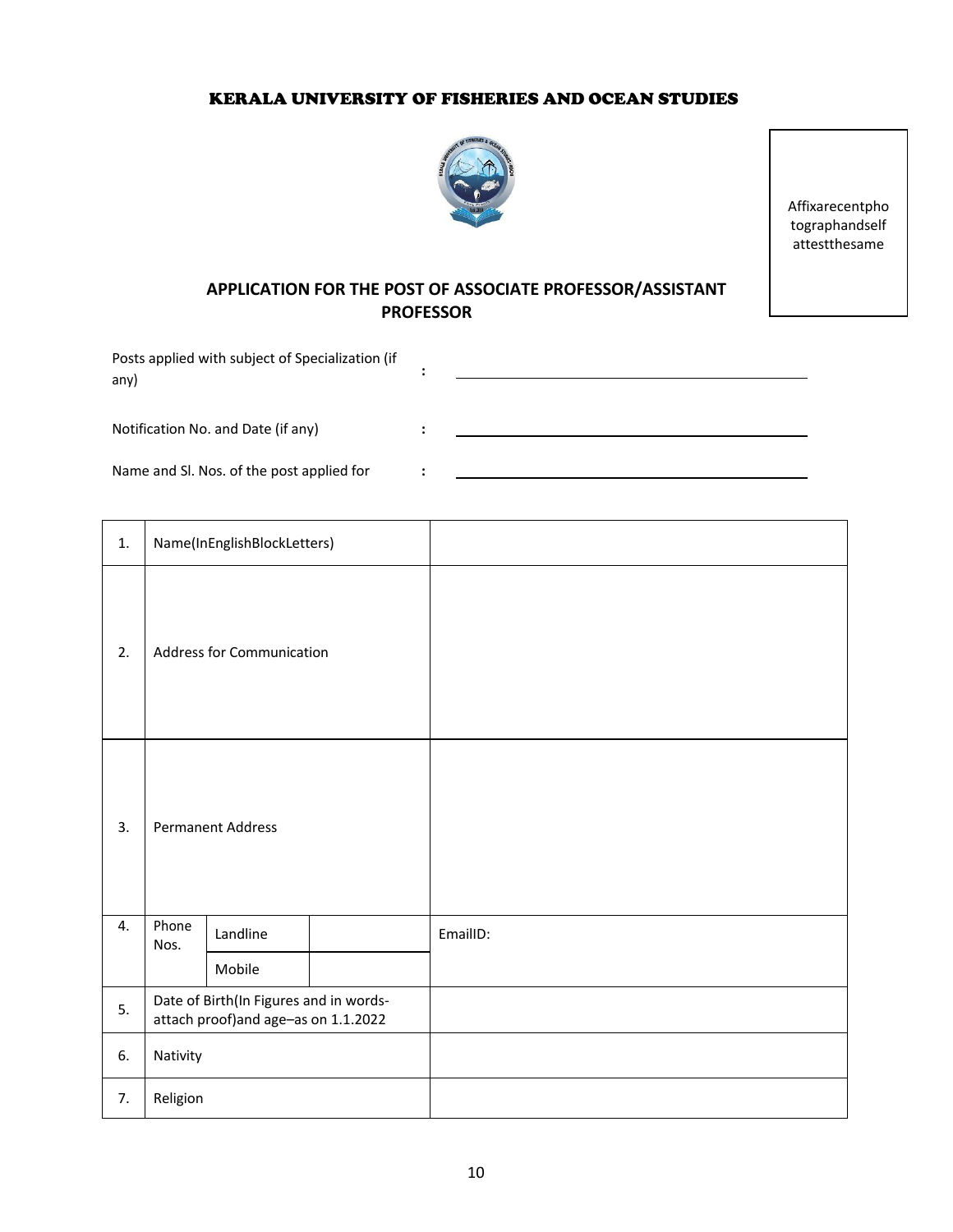| 8.  | Sex                                                                       |                        |                                        |                  |     |         |                                    |                |                          |  |
|-----|---------------------------------------------------------------------------|------------------------|----------------------------------------|------------------|-----|---------|------------------------------------|----------------|--------------------------|--|
| 9.  | <b>Marital Status</b>                                                     |                        |                                        |                  |     |         |                                    |                |                          |  |
| 10  |                                                                           |                        | Present Employment, If employed        |                  |     |         |                                    |                |                          |  |
|     | i.                                                                        |                        | Present designation                    |                  |     |         |                                    |                |                          |  |
|     | ii.                                                                       | Employer               | Name and Address of the Present        |                  |     |         |                                    |                |                          |  |
| 11. |                                                                           |                        | Caste/Community(Attach Proof)          |                  |     |         |                                    |                |                          |  |
| 12. | Category(Put 'X' mark in the appropriate<br>column)                       |                        | <b>SC</b>                              | <b>ST</b>        | OBC | General | PH                                 | EX-<br>Service | Any<br>Others            |  |
| 13. |                                                                           |                        | Qualification(Attach copy of MarkList) | Nameof<br>Degree |     |         | NameofInstitutiona<br>ndUniversity |                | %ofmarks/<br><b>OGPA</b> |  |
|     |                                                                           | Graduation             |                                        |                  |     |         |                                    |                |                          |  |
|     |                                                                           | <b>Post Graduation</b> |                                        |                  |     |         |                                    |                |                          |  |
|     |                                                                           | M.Phil/NET             |                                        |                  |     |         |                                    |                |                          |  |
|     | Ph.D.                                                                     |                        |                                        |                  |     |         |                                    |                |                          |  |
|     | Post Doctoral                                                             |                        |                                        |                  |     |         |                                    |                |                          |  |
| 14. | Additional Qualifications, if any (Attach                                 |                        |                                        |                  |     |         |                                    |                |                          |  |
| 15. | Proof)<br>Experience(Attach separate sheets with<br>supporting evidences) |                        |                                        |                  |     |         |                                    |                |                          |  |
|     | NameoftheInstitution                                                      |                        | Post held                              |                  |     | Period  |                                    |                |                          |  |
|     | Teaching                                                                  |                        |                                        |                  |     |         |                                    |                |                          |  |
|     | Research                                                                  |                        |                                        |                  |     |         |                                    |                |                          |  |
|     | Extension                                                                 |                        |                                        |                  |     |         |                                    |                |                          |  |
|     | AnyOther                                                                  |                        |                                        |                  |     |         |                                    |                |                          |  |
| 16. |                                                                           |                        |                                        |                  |     |         |                                    |                |                          |  |
|     | List of Publications: (Attach separate sheets, if required)               |                        |                                        |                  |     |         |                                    |                |                          |  |
|     | Standard referred journal(Peer reviewed journals)<br>i                    |                        |                                        |                  |     |         |                                    |                |                          |  |
|     | International<br>a.                                                       |                        |                                        |                  |     |         |                                    |                |                          |  |
|     | National<br>b.                                                            |                        |                                        |                  |     |         |                                    |                |                          |  |
|     | Non peer reviewed journals<br>c.                                          |                        |                                        |                  |     |         |                                    |                |                          |  |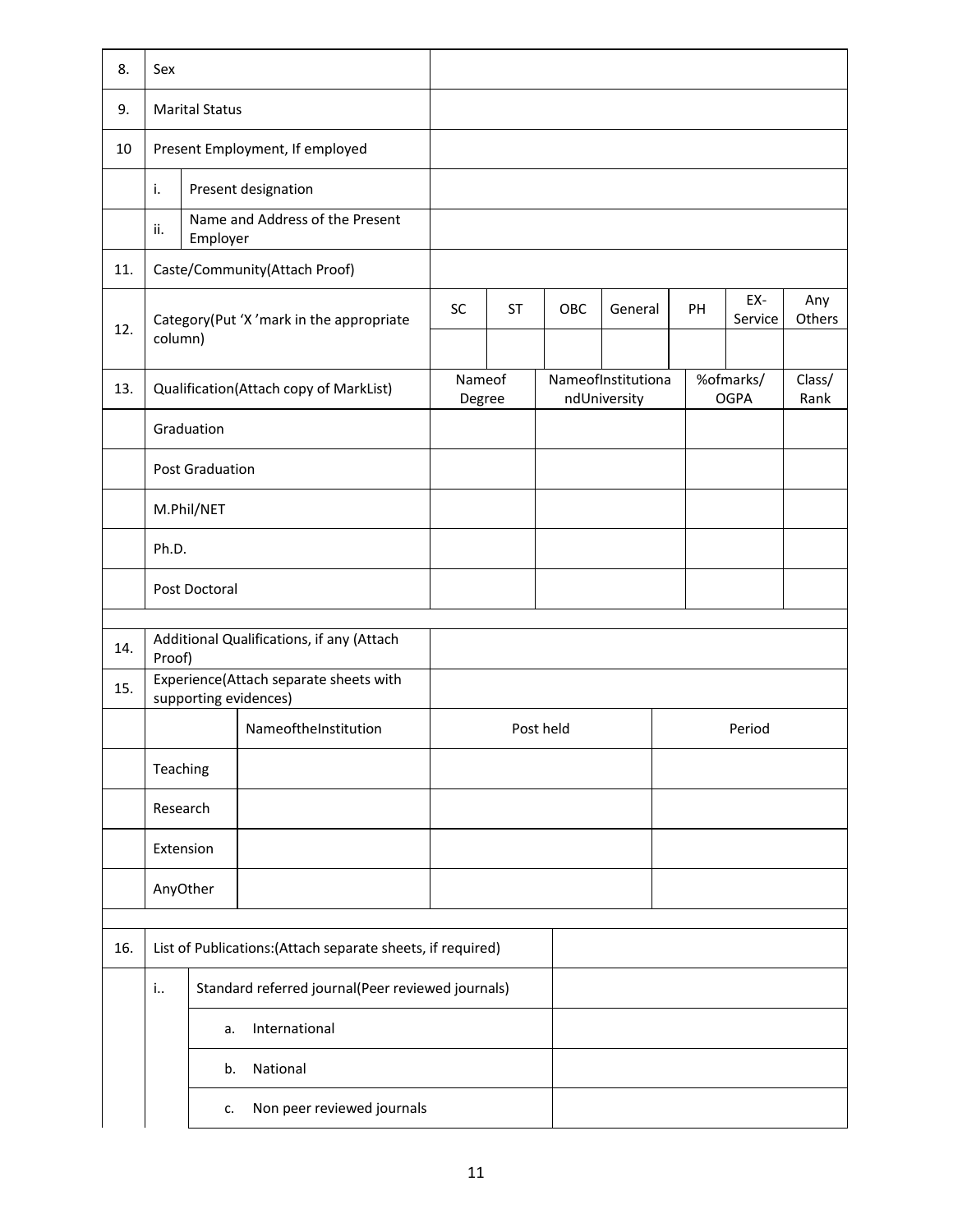|     |                                                                                                                                                                                                 | (List out the published papers with journal name, etc. A copy of reprint should be enclosed)                                                                                        |  |  |  |  |  |  |
|-----|-------------------------------------------------------------------------------------------------------------------------------------------------------------------------------------------------|-------------------------------------------------------------------------------------------------------------------------------------------------------------------------------------|--|--|--|--|--|--|
|     | ii.                                                                                                                                                                                             | Papers published in Seminars/Symposia Proceedings                                                                                                                                   |  |  |  |  |  |  |
|     |                                                                                                                                                                                                 | International<br>a.                                                                                                                                                                 |  |  |  |  |  |  |
|     |                                                                                                                                                                                                 | National<br>b.                                                                                                                                                                      |  |  |  |  |  |  |
|     |                                                                                                                                                                                                 | Regional<br>c.                                                                                                                                                                      |  |  |  |  |  |  |
|     |                                                                                                                                                                                                 | (List out the published papers with ISBN/ISSN Numbers. A copy of reprint should be enclosed)                                                                                        |  |  |  |  |  |  |
|     | Abstracts(Mention the title of the article, name of the<br>iii.<br>abstract, with number)                                                                                                       |                                                                                                                                                                                     |  |  |  |  |  |  |
| 17. | Research projects handled as PI and Co-PI (Mention the total<br>outlay for each project. Provide a list with evidence).                                                                         |                                                                                                                                                                                     |  |  |  |  |  |  |
| 18. | agency)                                                                                                                                                                                         | Any patent /technology transfer /product / process/etc.<br>disseminated from completed projects (give details with<br>evidence and also furnish the acceptance report from funding  |  |  |  |  |  |  |
| 19. |                                                                                                                                                                                                 | Research Guidance(Provide a list with evidence)                                                                                                                                     |  |  |  |  |  |  |
|     | i.                                                                                                                                                                                              | M.Phil./M.F.Sc.                                                                                                                                                                     |  |  |  |  |  |  |
|     | ii.                                                                                                                                                                                             | Ph.D.                                                                                                                                                                               |  |  |  |  |  |  |
|     |                                                                                                                                                                                                 |                                                                                                                                                                                     |  |  |  |  |  |  |
| 20. | courses/refresher<br>courses/orientation<br>Training<br>courses/summer/winter schools participated (Mention the<br>days of participation for each programme. A list is needed<br>with evidence) |                                                                                                                                                                                     |  |  |  |  |  |  |
| 21. |                                                                                                                                                                                                 | Invited lectures/lead talks at International/ National/Regional<br>level (Provide a list with evidence).                                                                            |  |  |  |  |  |  |
| 22. | Chairman in conduct of scientific session (Mention at<br>International, National level, State level with evidence).                                                                             |                                                                                                                                                                                     |  |  |  |  |  |  |
| 23. |                                                                                                                                                                                                 | Organizing conferences /seminar /training/ summer /winter<br>schools/refresher courses/ orientation courses.(Mention the<br>number of days for the programme conducted with proof). |  |  |  |  |  |  |
| 24. | Teaching                                                                                                                                                                                        |                                                                                                                                                                                     |  |  |  |  |  |  |
|     | i.                                                                                                                                                                                              | Number of UG courses handled                                                                                                                                                        |  |  |  |  |  |  |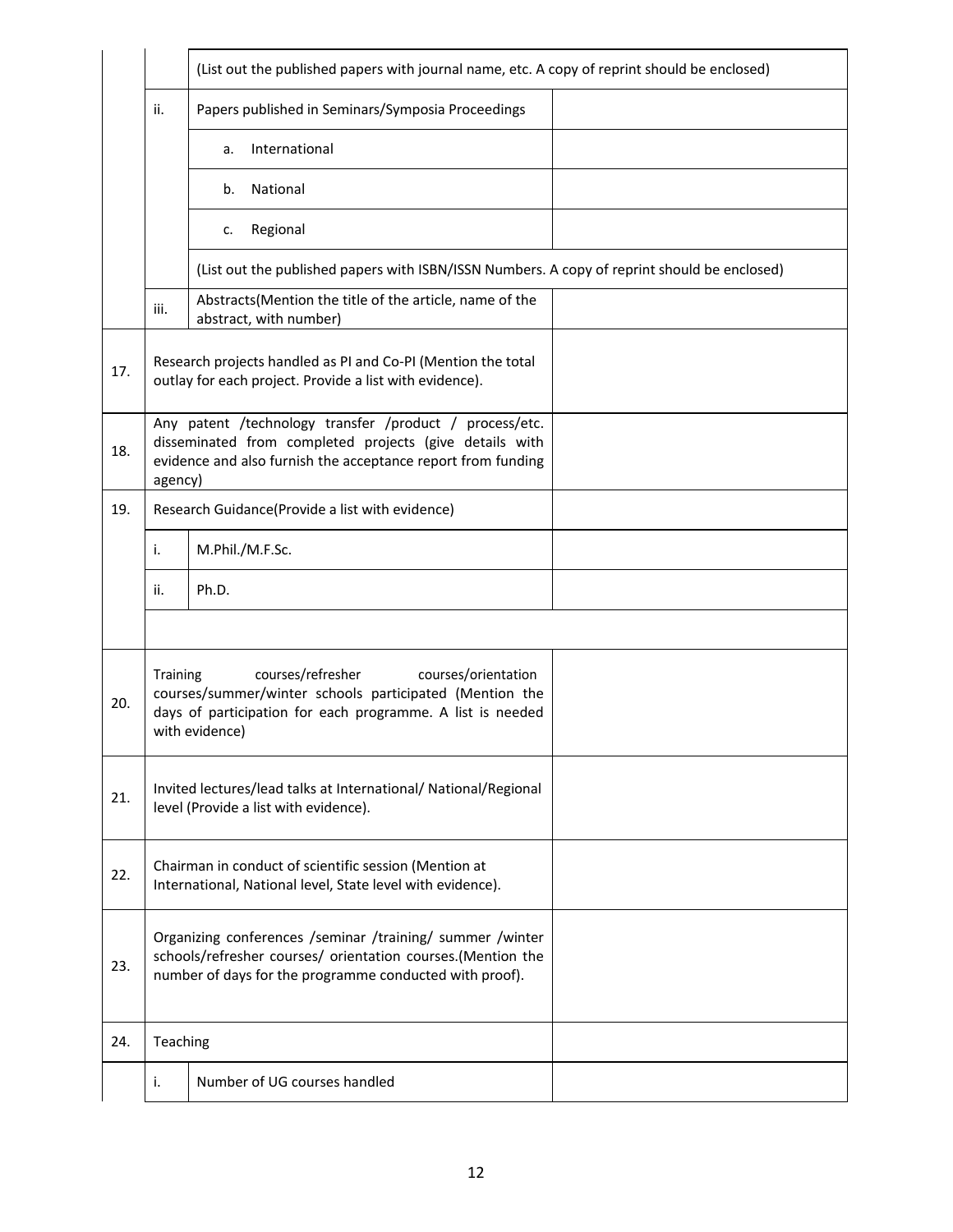|     | ii.                                                                                                                              | Number of PG courses handled                                                                                                                                                                |  |  |  |  |  |
|-----|----------------------------------------------------------------------------------------------------------------------------------|---------------------------------------------------------------------------------------------------------------------------------------------------------------------------------------------|--|--|--|--|--|
|     | iii.                                                                                                                             | Number of Ph.D .courses handled                                                                                                                                                             |  |  |  |  |  |
|     |                                                                                                                                  | (Evidence need to be furnished)                                                                                                                                                             |  |  |  |  |  |
| 25. |                                                                                                                                  | Preparation and imparting knowledge/instruction as per<br>curriculum/syllabus enrichment by providing additional<br>resources to students(with support documents)                           |  |  |  |  |  |
| 26. | Innovative teaching learning methodologies, updating of<br>subject content , course improvement, etc.(with support<br>documents) |                                                                                                                                                                                             |  |  |  |  |  |
| 27. |                                                                                                                                  | Any new UG/PG courses introduced(with evidence)                                                                                                                                             |  |  |  |  |  |
| 28. |                                                                                                                                  | Teaching manuals prepared(list with attachment)                                                                                                                                             |  |  |  |  |  |
| 29. |                                                                                                                                  | Experience in International organizations(attach proof)                                                                                                                                     |  |  |  |  |  |
| 30. |                                                                                                                                  | Out station experience(Mention the period of any training<br>/awareness programme , etc. conducted including the farmers<br>meet and farmers queries answered(with supporting<br>documents) |  |  |  |  |  |
|     | i.                                                                                                                               | As Assistant Professor                                                                                                                                                                      |  |  |  |  |  |
|     | ii.                                                                                                                              | As Associate Professor                                                                                                                                                                      |  |  |  |  |  |
|     | iii.                                                                                                                             | As Professor                                                                                                                                                                                |  |  |  |  |  |
| 31. |                                                                                                                                  | Medals/Awards(Mention with authentication)                                                                                                                                                  |  |  |  |  |  |
| 32. | Patents                                                                                                                          |                                                                                                                                                                                             |  |  |  |  |  |
| 33. | Books published (List out the publisher name and other<br>particulars)                                                           |                                                                                                                                                                                             |  |  |  |  |  |
| 34. | <b>Editorial Work</b>                                                                                                            |                                                                                                                                                                                             |  |  |  |  |  |
|     | i.                                                                                                                               | Single Editor                                                                                                                                                                               |  |  |  |  |  |
|     | ii.                                                                                                                              | Multiple Editor                                                                                                                                                                             |  |  |  |  |  |
|     | iii.                                                                                                                             | Reviewer                                                                                                                                                                                    |  |  |  |  |  |
|     | (Mention the book name with evidence)                                                                                            |                                                                                                                                                                                             |  |  |  |  |  |
| 35. | Extension Programme (attach proof)                                                                                               |                                                                                                                                                                                             |  |  |  |  |  |
|     | i.                                                                                                                               | <b>NSS</b>                                                                                                                                                                                  |  |  |  |  |  |
|     | ii.                                                                                                                              | <b>NCC</b>                                                                                                                                                                                  |  |  |  |  |  |
|     | iii.                                                                                                                             | Sports and Cultural Activities                                                                                                                                                              |  |  |  |  |  |